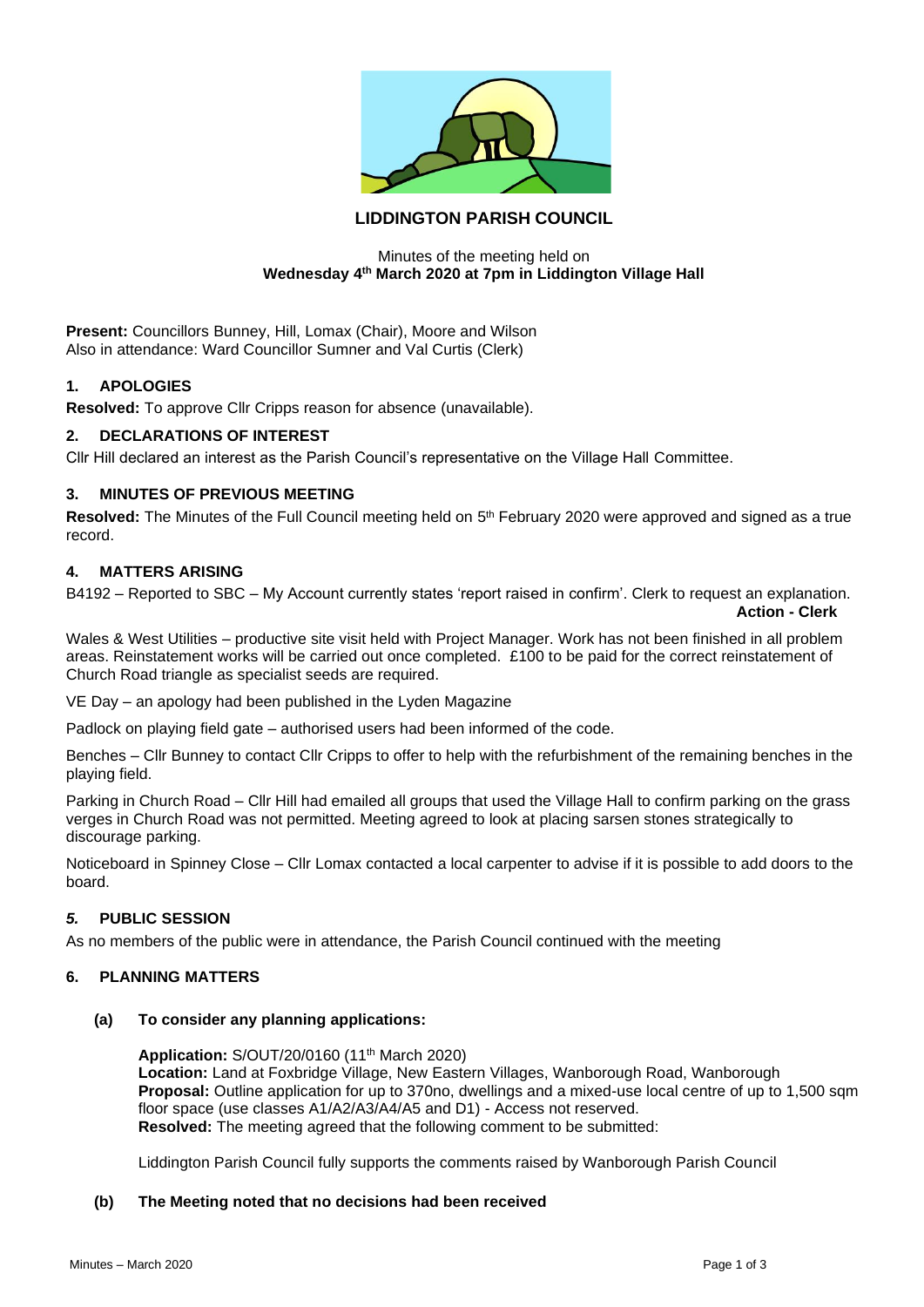# **7. WARD COUNCILLOR REPORT**

J15 – Day House Lane will be subject to a TRO resulting in access for walkers, cyclists and horses only. Anticipated start date is June 2020.

Application for the Cultivation Licence for the hedge alongside the B4192 has been received and is currently being drafted by SBC Highways.

Evidence of drug misuse is becoming more visible due to the discarding of used paraphernalia in laybys around the area. The problem has been brought to the attention of the Police, but due to other 'priorities', they are unable or unwilling to increase patrols in the areas affected, which is unacceptable.

Cllr Sumner left the meeting at 8.05pm

# **8. FINANCE**

**(a) To approve payment of the following:**

• Adams & Watt – Invoice 3324 additional works - £1,542.00

**Resolved:** Cllr Moore proposed that £175 be paid towards the additional costs relating to the footpath clearance as this had not be pre-approved. Cllr Lomax seconded the proposal and was unanimously agreed. **Action - Clerk**

**Resolved:** Cllr Moore proposed to approve payment of the following invoices. Cllr Bunney seconded the proposal which was unanimously agreed.

- Wilts & Berks Canal Trust £25
- WALC Good Councillors Guide x 6 copies £24.54
- Clerks Remuneration January, February & March £594.00
- Administration payment January, February & March £43.75
- **(b) Resolved:** Cllr Moore proposed to approve payment of the following Standing Order. Cllr Bunney seconded the proposal and was unanimously agreed.
	- Adams & Watt Annual grass cutting contract March instalment £478.65
- **(c) Resolved:** Cllr Moore proposed to approve payment of the following recurring payment. Cllr Bunney seconded the proposal and was unanimously agreed.
	- Unlimited webhosting (18/03/2020 17/04/2020) £4.19

## **(d) To receive the monthly accounts reconciliation**

The meeting agreed that the accounts were in a good position

# **9. VILLAGE MATTERS (15 MINUTES)**

- (a) Joel Joffe Memorial to discuss and agree an appropriate memorial. This item was deferred to the next meeting
- (b) Badbury Park a communication introducing the Parish Council to be delivered to all properties in Badbury Park that are within Liddington Parish boundary **Action – Clerk/Cllr Lomax Action – Clerk/Cllr Lomax**
- (c) Defibrillator Cllr Bunney to contact the electrician **Action – Cllr Bunney**

# **10. FLASHING SPEED SIGNS (15 MINUTES)**

• To approve the purchase of one battery operated speed sign from Stocksigns Ltd at a cost of £3,415.12 + VAT

**Resolved:** Cllr Lomax proposed to purchase the speed sign. Cllr Bunney seconded the proposal which was unanimously agreed. **Action - Clerk** and **Action - Clerk** and **Action** - **Clerk** 

- To approve the estimate received for the installation of 5 posts at a cost of £650 + materials + VAT **Resolved:** Cllr Lomax proposed to approve the estimate of costs. Cllr Bunney seconded the proposal which was unanimously agreed. **Action - Clerk**
- To confirm submission to Swindon Borough Council and agree payment of required fee

# **11. COUNCILLORS' REPORTS (10 MINUTES)**

Ridgeway Ward/NEV Liaison meeting, - Cllr Wilson attended the recent meeting held on Monday 4<sup>th</sup> March. Items discussed were the planning application for Foxbridge and issues with the development and the extension of time agreed for the Science Park at Inlands Farm.

Cllr Wilson has been selected as Swindon Area Committee's representative on the Towns Fund Board – the first meeting of which had been held on 28<sup>th</sup> February.

Playing Field - Cllr Bunney confirmed that the fortnightly safety inspections on the play equipment had been carried out on the 10<sup>th</sup> & 21<sup>st</sup> February.

Community Speedwatch – CSW Co-ordinator to be asked to provide a quarterly update. **Action - Clerk**